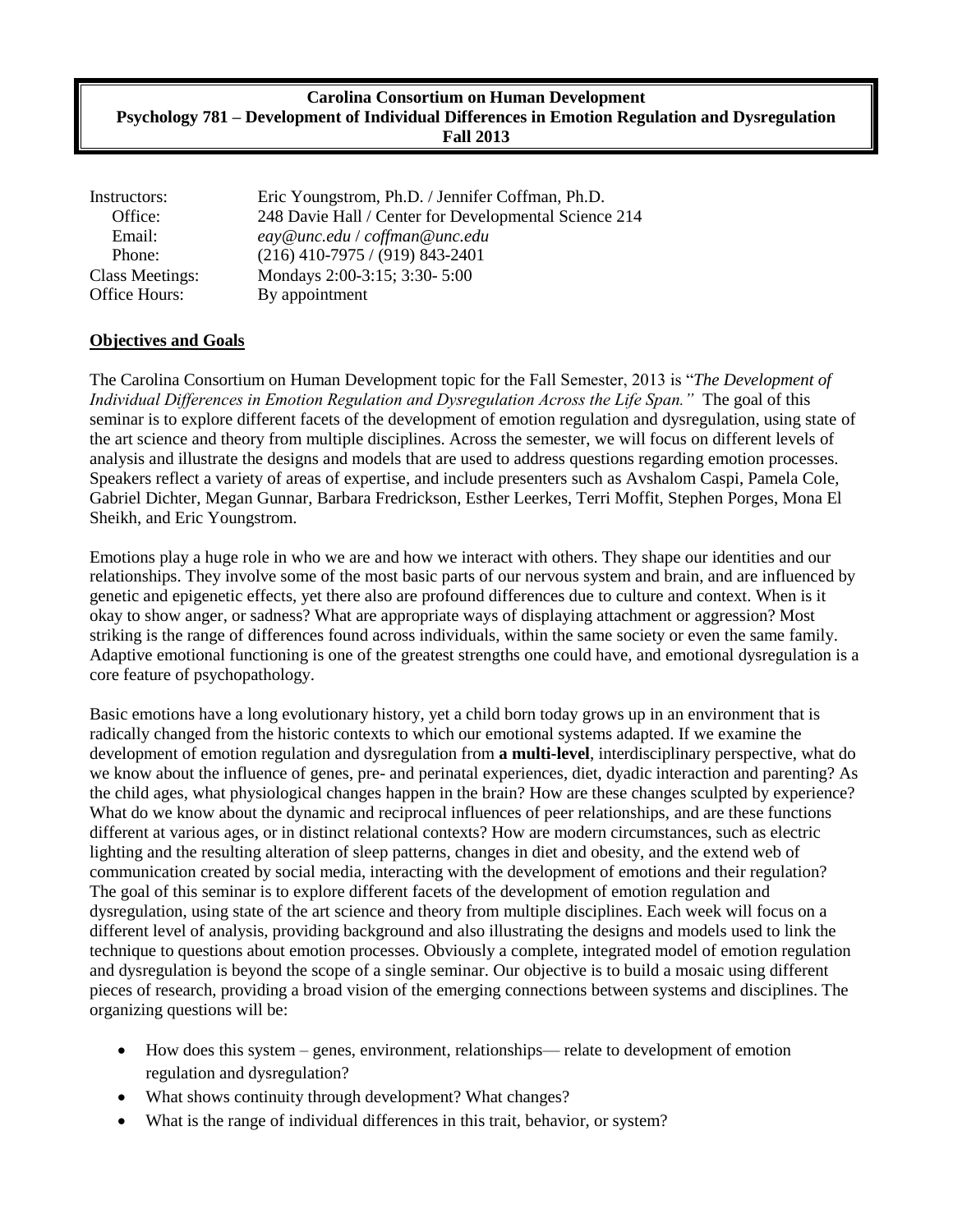At what point do extremes of functioning become problematic? What is the connection to psychopathology?

Our discussions each week will link the topic back to individual development, using vignettes to make a narrative connection between the topics. By the end of the seminar, participants will have increased awareness of multiple approaches to elucidating emotion regulatory processes that will help extend each of our own lines of research.

We will address these and other related issues through readings, discussions, and presentations.

## **Course Requirements and Format**

This is an atypical graduate course that requires strong student investment. The day will begin with our invited presenter giving a talk from 2:00-3:14. There will then be a 15 minute break and the class will begin at 3:30. Students will first meet as a group from 3:30 – 4:00 to discuss the assigned readings and connect these readings to emerging themes identified in the course of the semester. The guest speaker will then join the class from 4:00 – 5:00 to discuss his or her career trajectory and program of research.

Class time will be spent primarily in discussion, with students taking turns in leading our discussion of the readings and conversation with the guest speakers. Because discussion is central, you will need to read and prepare for each class period in order to participate actively. Also, because we meet just once a week, the reading assignments are sometimes lengthy; I would discourage you from attempting to do all the assignments in one sitting. You are expected to attend all of these presentations, to actively participate in discussions, and to integrate material from these discussions into your growing understanding of developmental science.

### **Course Resources**

Readings for the course are available through Sakai, and weekly reaction papers will be submitted via this same portal. It may take a few tries to be sure that everyone is set up to access this Sakai page, so please be patient.

## **Weekly Reaction Papers**

The goal of the weekly reaction papers (RPs) is to help you develop your ability to evaluate and synthesize theoretical material and empirical research and to apply this material to your own interests. This is also a useful exercise for developing a research journal of your own. Each week you will post your RPs to Sakai by midnight the Saturday before we meet. These reaction papers should be not exceed one page of single-spaced 11pt font text. I suggest, but do not require, the following format for the responses: (a) a brief opening paragraph that summarizes the most salient themes of the reading (or at least the ones that your response considers); (b) an evaluation of the readings (strengths and limitations of the theory, research, application); (c) questions or comments that arise for you in thinking about the readings; and (d) a brief consideration of how the readings could relate, even indirectly, to your own program of research. I will not have written comments for you by the time we meet in class each week, but I will send you feedback occasionally throughout the semester.

#### **Class Participation**

You will not get much out of this course unless you come to class well prepared and use class time to actively engage with the material we're considering. I'm looking for thoughtful input that indicates you're trying to help yourself and others become better researchers and that you've worked on the assignments in connection with readings. If you are shy about speaking up in groups, this is the time to start working on it. If I don't hear from you frequently, I'll call on you and ask questions about readings or the topic of discussion at the moment.

#### **Class Presentations**

We will meet from 2:00-4:30 on Monday, December  $9<sup>th</sup>$ , for final group presentations. These presentations will identify and integrate key themes that have arisen throughout the course of the semester. These themes will emerge across the course of the semester, but the guiding questions provided for the consortium series provide a starting point for thinking about potential themes to address. We will form groups early in the semester, and use some of our class time for group meetings during the semester to work on the content of these presentations. More detail on the length and format of these presentations will be provided during the course of the semester.

#### **Final Grades**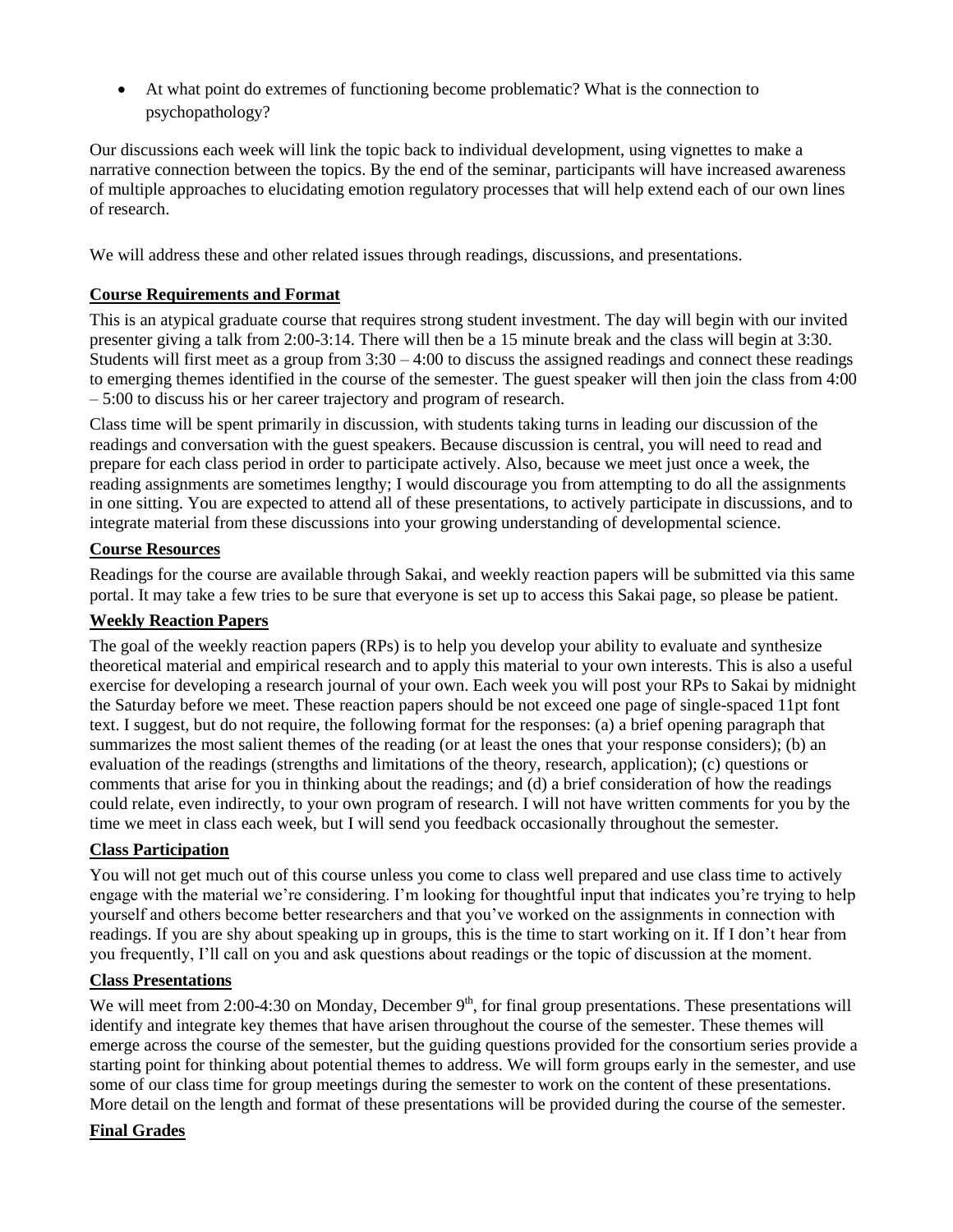Final grades are a weighted average of weekly reaction papers (.4), group presentations (.3) and class participation (.3). Letter grades are assigned as H (90-100), P (80-89), L (70-79), and F (69 and lower).

# **Honor Code**

Your enrollment in the University presupposes a commitment to the principles embodied in the Code of Student conduct and a respect for this most significant Carolina tradition. The Honor Code is defined in The Instrument of Student Judicial Governance, II.A.: *It shall be the responsibility of every student at the University of North Carolina at Chapel Hill to obey and support the enforcement of the Honor Code, which prohibits lying, cheating, or stealing when these actions involve academic processes or University, student or academic personnel acting in an official capacity.* I expect all students to strictly and honorably abide by this code.